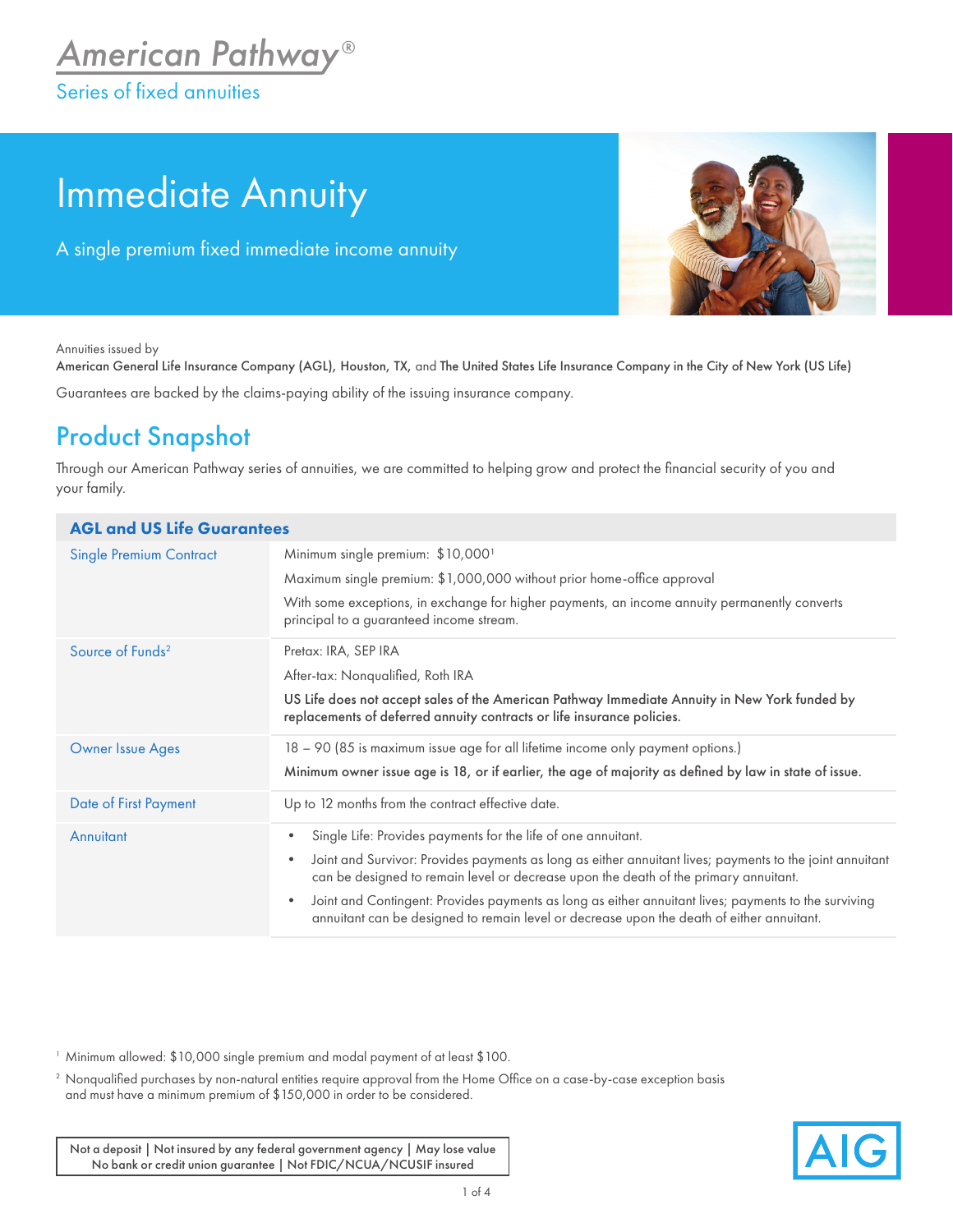| <b>AGL and US Life Guarantees</b>            |                                                                                                                                                                                                                                                                                                                                                                                                                                                                                                                                                                                                                                  |  |  |  |  |
|----------------------------------------------|----------------------------------------------------------------------------------------------------------------------------------------------------------------------------------------------------------------------------------------------------------------------------------------------------------------------------------------------------------------------------------------------------------------------------------------------------------------------------------------------------------------------------------------------------------------------------------------------------------------------------------|--|--|--|--|
| <b>Income Payment Options</b>                | These options are available for single life, joint and survivor, and joint and contingent<br>Lifetime income only<br>$\bullet$<br>Lifetime income with certain period<br>$\bullet$<br>Lifetime income with installment refund<br>$\bullet$<br>Lifetime income with cash (lump sum) refund<br>$\bullet$<br>Certain period only<br>$\bullet$<br>Certain period varies depending upon:<br>Nonqualified and Roth IRA: Five - 30 years (cannot exceed age 110)<br>$\bullet$<br>IRA and SEP IRA: Five - 30 years (cannot exceed IRS limits)<br>$\bullet$<br>In times of low interest rates, some certain periods may not be available. |  |  |  |  |
| <b>Payment Increase Options</b>              | 1% to 5% increase on each income start date anniversary (simple or compounded interest,<br>flat dollar increase)                                                                                                                                                                                                                                                                                                                                                                                                                                                                                                                 |  |  |  |  |
| <b>Income Payment Frequency</b>              | Monthly, quarterly, semiannually or annually                                                                                                                                                                                                                                                                                                                                                                                                                                                                                                                                                                                     |  |  |  |  |
| Payee Choice                                 | The entire income payment, or a partial amount, can be directed to an alternate party, such as a charity,<br>institution, family member or other individual. The contract owner is still responsible for the income tax on<br>distributions to an alternate payee.                                                                                                                                                                                                                                                                                                                                                               |  |  |  |  |
| <b>Advance Payment Option</b> <sup>3,4</sup> | If you are receiving annuity income payments on a monthly basis, you can request to receive a lump-sum<br>payment equal to the value of the next six months' worth of payments. Your regularly scheduled payments<br>will resume after six months. You may exercise this feature if you are age 591/2 or older and the contract is<br>nonqualified or a Roth IRA. This feature may be elected twice during the life of the annuity contract.                                                                                                                                                                                     |  |  |  |  |

- $^{\rm 3}$  The company expects to report the full amount of the lump-sum payment as fully taxable for the year of the  $\,$ payment, and recalculate the exclusion ratio for the remaining payments. This may limit or alter the policyowner's ability to fully recapture the investment in the contract over the annuity payment period. The company makes no representations and provides no advice as to the ultimate tax treatment of any annuity distribution transaction, and you may wish to consult with a tax advisor prior to exercising a withdrawal feature under an income annuity.
- <sup>4</sup> If the advance payment option has been exercised, there will be a six-month waiting period before a commutation withdrawal benefit can be requested.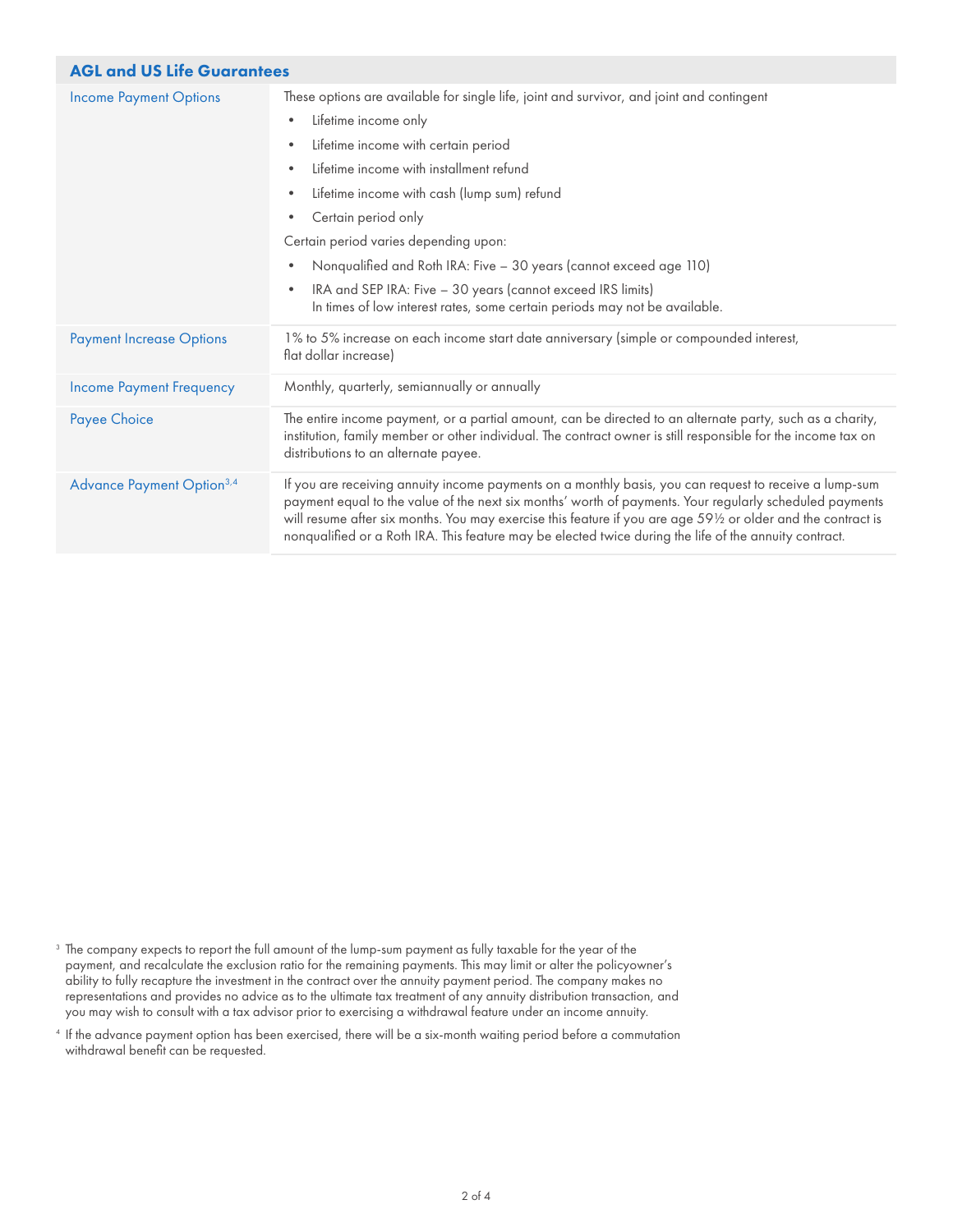## AGL and US Life Guarantees

Commutation Withdrawal Benefit $3,4,5$ 

After the second contract anniversary, the owner can elect a one-time withdrawal up to 100% of the present value of the remaining guaranteed income payments as a lump sum.

- Available for nonqualified and Roth IRA contracts that include non-increasing single or joint lifetime income payment options with a certain period, cash refund or installment refund<sup>4</sup>
- Beneficiaries may request a lump-sum withdrawal if all annuitants die before the end of any remaining guaranteed period
- Withdrawal amount must be greater than or equal to \$2,500
- Withdrawals will reduce any remaining guaranteed payments by the same percentage amount as the withdrawal
- At the end of the guaranteed period, lifetime income payments will return to the amount guaranteed prior to the withdrawal
- Rider terminates upon use or after guaranteed income payments cease, whichever occurs first
- Withdrawals may be subject to restrictions and may incur withdrawal charges as shown below

Withdrawal charges are applied as a percentage of the amount being withdrawn.

| <b>Contract year</b>                              | $1$ 2 3 4 5 6 7 8 9 10+ |  |  |  |  |
|---------------------------------------------------|-------------------------|--|--|--|--|
| Withdrawal charge N/A N/A 7% 6% 5% 4% 3% 2% 1% 0% |                         |  |  |  |  |

Withdrawal charges are applied as a percentage of the amount being withdrawn.

| Contract year                               | $2 \quad 3$ |  | 4 5 6 7 |  |
|---------------------------------------------|-------------|--|---------|--|
| Withdrawal charge N/A N/A 5% 4% 3% 2% 1% 0% |             |  |         |  |

- <sup>3</sup> The company expects to report the full amount of the lump-sum payment as fully taxable for the year of the payment, and recalculate the exclusion ratio for the remaining payments. This may limit or alter the policyowner's ability to fully recapture the investment in the contract over the annuity payment period. The company makes no representations and provides no advice as to the ultimate tax treatment of any annuity distribution transaction, and you may wish to consult with a tax advisor prior to exercising a withdrawal feature under an income annuity.
- <sup>4</sup> If the advance payment option has been exercised, there will be a six-month waiting period before a commutation withdrawal benefit can be requested.
- $5$  The commutation withdrawal benefit option is not available with lifetime income only, certain period only, or any income payment option that includes an annual payment adjustment. Additional restrictions may apply.